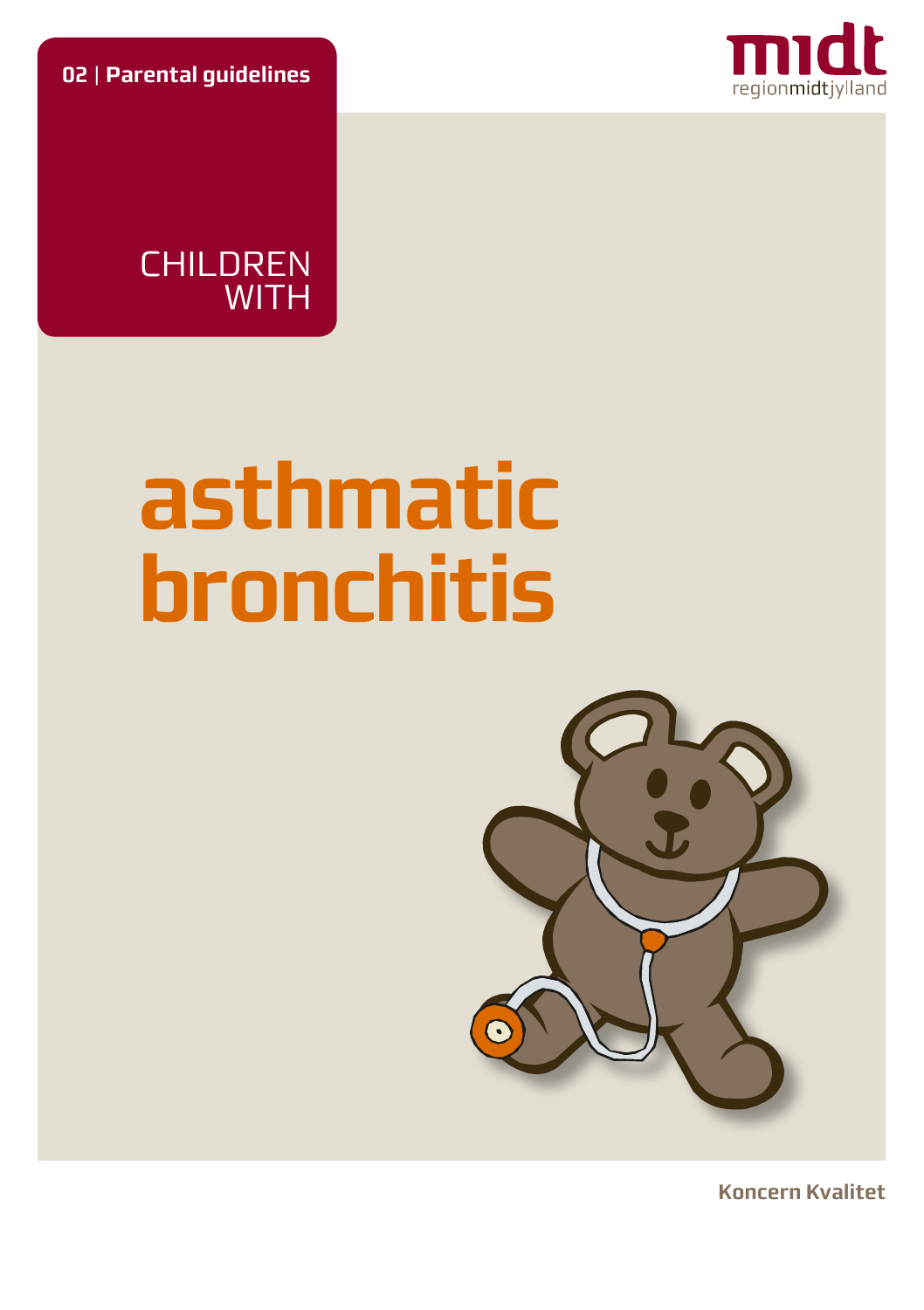# Children with **asthmatic bronchitis**

# **General information:**

Asthmatic bronchitis or wheezing respiration is common in young children in connection with a cold. It is usually caused by a virus infection where the mucous lining of the small bronchial tubes in the lungs are swollen and irritated. This leads to wheezing, squeaky breathing and coughing. There is little passage in the small bronchial tubes because of the swelling.

Some children will be wheezing almost every time they have a cold. For most children, this problem disappears by the age of 2 -4 years when the airways are bigger. However, a few children will develop asthma, where the muscles around

the small bronchial tubes will contract.

#### **Symptoms:**

- The child has typically had a cold for 1-2 days
- The child breathes rapidly and begins to cough
- Squeaky breathing and/or wheezing
- Some children find it very difficult to breathe and due to the extra muscular work small indentations will appear on the neck and between the ribs, and/or an increased use of the stomach muscles can be observed
- Some children become agitated and restless when an 'attack' is on the way, while other children become unusually quiet
- The first symptoms may show as bad mood or loss of appetite
- Coughing will often be worst at night.

#### **Good advice:**

● Passive smoking is the worst that children with asthmatic bronchitis and asthma can be exposed to

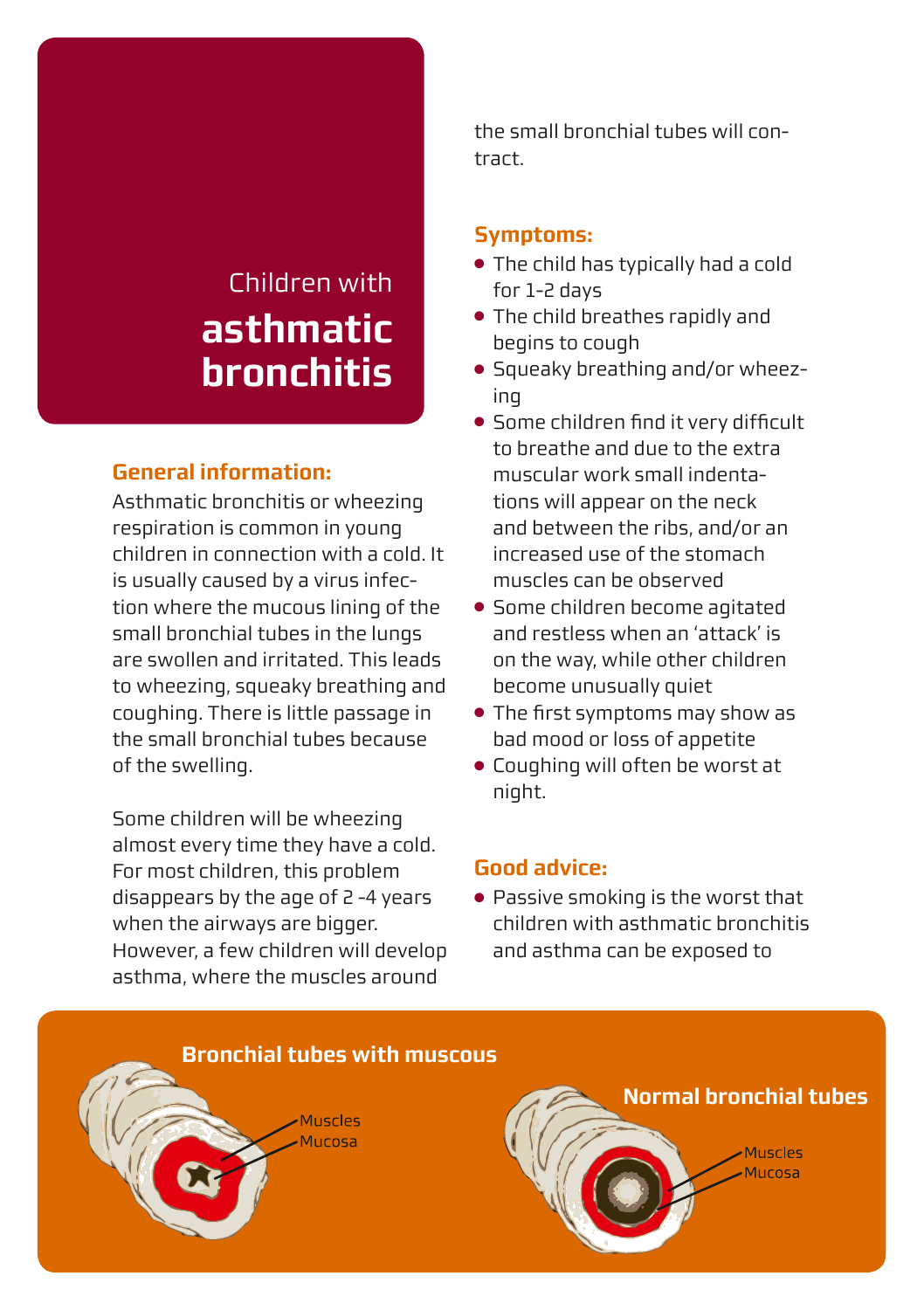- Air out a couple of times a day or as needed e.g. after cooking and after having made the beds. It is important for the child to be in a room where the air is fresh
- It is good for the child to get outside even if wheezing a little. Avoid taking your child out in foggy or damp weather if possible
- The child can breathe more easily if its head is elevated. It also helps the child to change position, sleep on both sides, to sit up, move around and play as much as possible. This loosens the mucous and makes it easier to cough
- Make sure the child is not too warm
- Offer the child something to drink. Liquids make the mucous thinner and easier to cough up
- Always wash your hands after having been in contact with the child's snot.

### **When to see a doctor?**

Contact a doctor if the child:

- has difficulty breathing
- gets blue nails or lips, which is a sign that there is not enough oxygen in the blood
- runs a high fever and its breathing is rapid and wheezing
- is more tired and weak than usual
- refuses to drink and cannot pee
- makes you worry or feel insecure

Contact your general practitioner first because he/she knows your child better than the doctor on call. You can also get good advice and guidance from your health visitor.

# **Treatment:**

The cold that has led to asthmatic bronchitis cannot be treated. Do not give the child cough medicine because it can make it harder to cough up the thick mucous, which increases the risk of pneumonia.

Asthmatic bronchitis is treated with asthma medicine:

- Asthma attack medicine. Relaxes the muscles of the bronchial tubes.
- Preventive medicine. Is antiinflammatory and should be given daily also when the child does not have any symptoms.

There are different ways of administering the medicine; as a spray from a "spacer" or as tablets. You may give the child painkillers as agreed with a doctor.

# **Childcare:**

The child can go back to childcare or school when the fever has gone, when breathing is not difficult anymore and when the child does not need painkillers anymore.